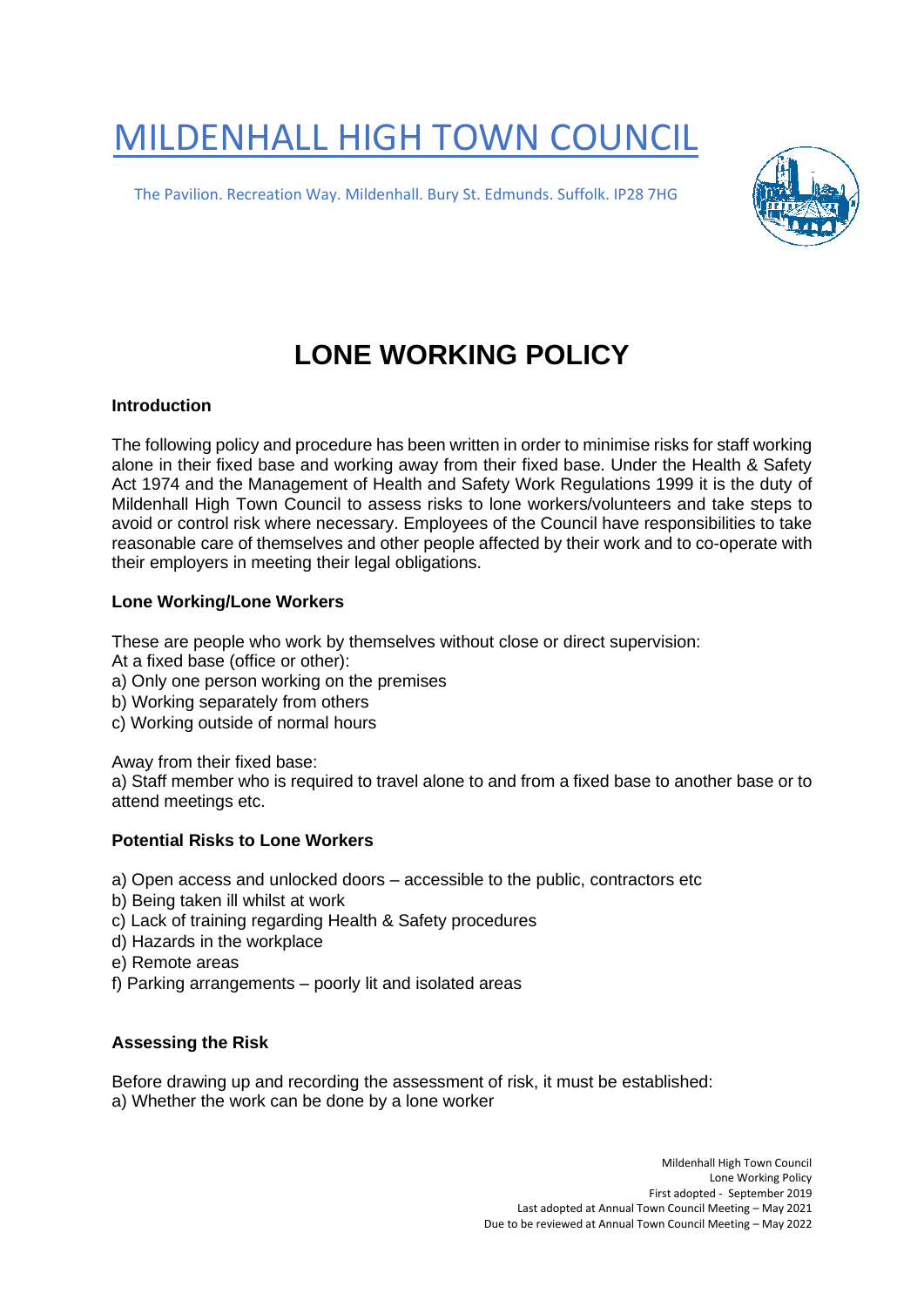b) What arrangements will be in place to ensure an individual is not exposed to unnecessary and unacceptable risk?

When recording an assessment of risk, the following should be taken into consideration:

a) Environment – location, security, access/egress

b) Context – nature of the task

c) History – have there been any accidents/incidents in the past etc

All available information should be taken into account and updated as and when necessary. If there is a reason for doubt about the safety of a lone worker in a given situation then consideration should be given for making other arrangements to complete the task.

# **Safety Guidelines**

For staff working in a fixed base:

- a) Familiarise the layout of the building including fire exits and escape routes
- b) Keep doors locked that allow direct access to the building/office you are working in

c) Do not open the door to unexpected visitors. In the case of contractors ask for identification. If still unsure check with the contractor's employer/head office

d) Have contact numbers at hand to be able to contact relevant person(s) immediately – should you feel ill, intruder in the building etc

- e) Park as near as you can to the building
- f) A risk assessment to be put in place to assess potential risks

For staff working away from their fixed base:

- a) Staff should inform relevant person(s) from the Council of their movements including how long they are going to be away from their base and when they will return, along with any relevant information regarding where and at what time, visits will be made and to whom. Telephone numbers should also be stated
- b) Leave details of venues including contact numbers
- c) Take a mobile with you (if applicable)

d) Avoid meetings in isolated places. If this cannot be avoided then either ask someone to go with you or make sure you always notify the Town Manager when you arrive and when you leave.

# **Responsibility**

Employees Responsibility and Personal Safety:

- a) To take reasonable care for the health and safety of him/herself and of other persons who may be affected by his/her acts or omissions at work
- b) Always maintain a line of communication on a regular basis with the office or call the emergency telephone to identify and minimise risk(s)